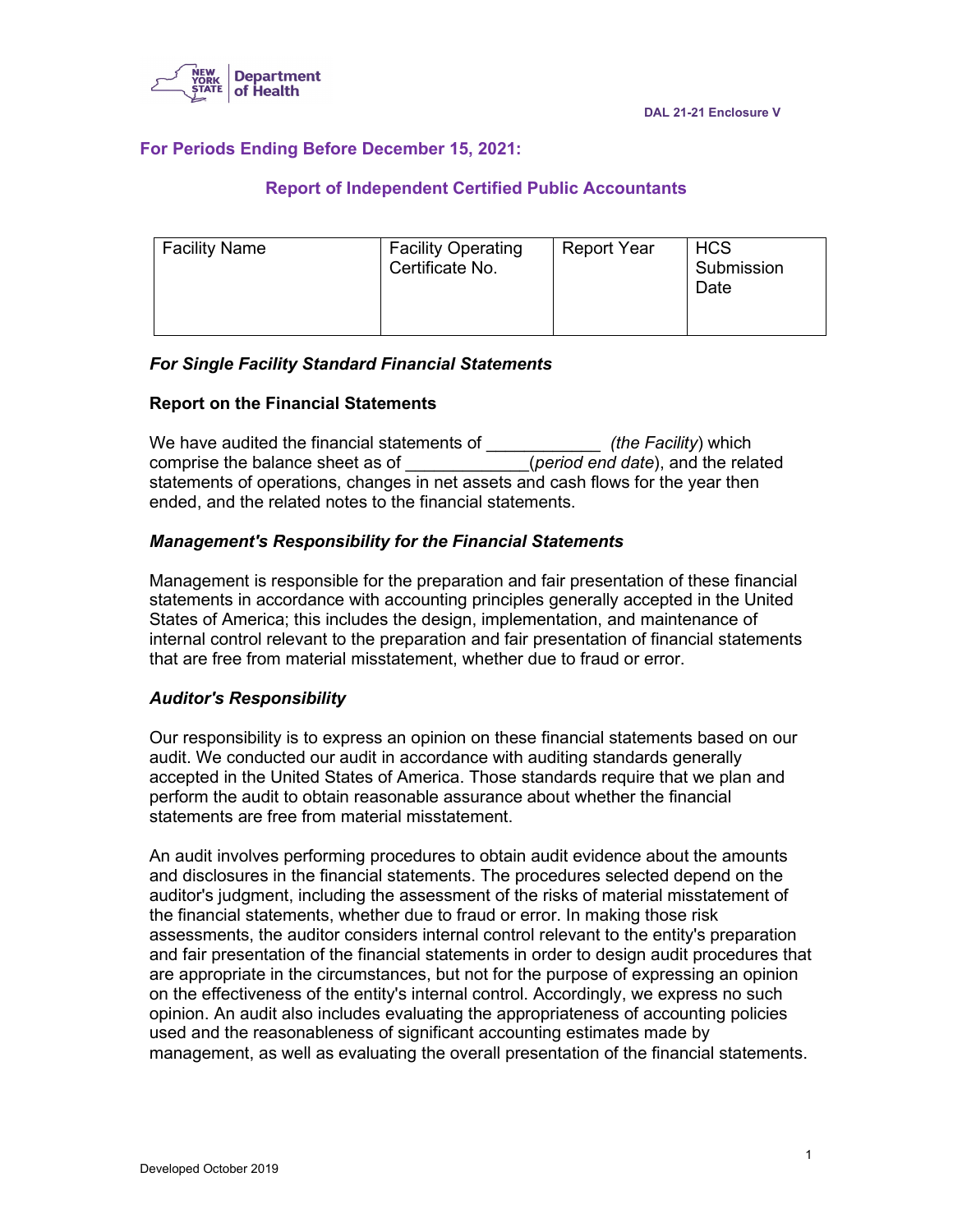

## **Report of Independent Certified Public Accountants**

| <b>Facility Name</b> | <b>Facility Operating</b><br>Certificate No. | <b>Report Year</b> | <b>HCS</b><br>Submission<br>Date |
|----------------------|----------------------------------------------|--------------------|----------------------------------|
|                      |                                              |                    |                                  |

We believe that the audit evidence we have obtained is sufficient and appropriate to provide a basis for our audit opinion.

#### **Opinion**

In our opinion, the financial statements referred to above present fairly, in all material respects, the financial position of the entity as of \_\_\_\_\_\_\_\_ *(period end date)* and the results of operations, changes in net assets or equity and its cash flows for the year then ended in accordance with accounting principles generally accepted in the United States of America.

#### **Report on Supplementary Information**

Our audit was conducted for the purpose of forming an opinion on the basic financial statements as a whole. The following supplemental data is presented for purposes of additional analysis and is not a required part of the basic financial statements.

#### **The financial data on:**

| Section II -  | <b>Total Assets</b><br><b>Total Liabilities</b><br><b>Total Equity (For Profit Entities Only)</b><br>Total Net Assets (Not for Profit Entities Only) |
|---------------|------------------------------------------------------------------------------------------------------------------------------------------------------|
| Section III - | Revenues:<br>Total Medicaid Revenues (Sum of Accounts 34000-34016)<br><b>Total ACF Revenues</b><br>Non-ACF05 Revenues                                |
|               | Expenses:<br><b>Total ACF Expenses</b><br>Non-ACF06 Expenses                                                                                         |
|               | <b>Operating Surplus/Deficit:</b><br><b>ACF Operating Surplus/Deficit</b><br>Non-ACF07 Operating Surplus/Deficit                                     |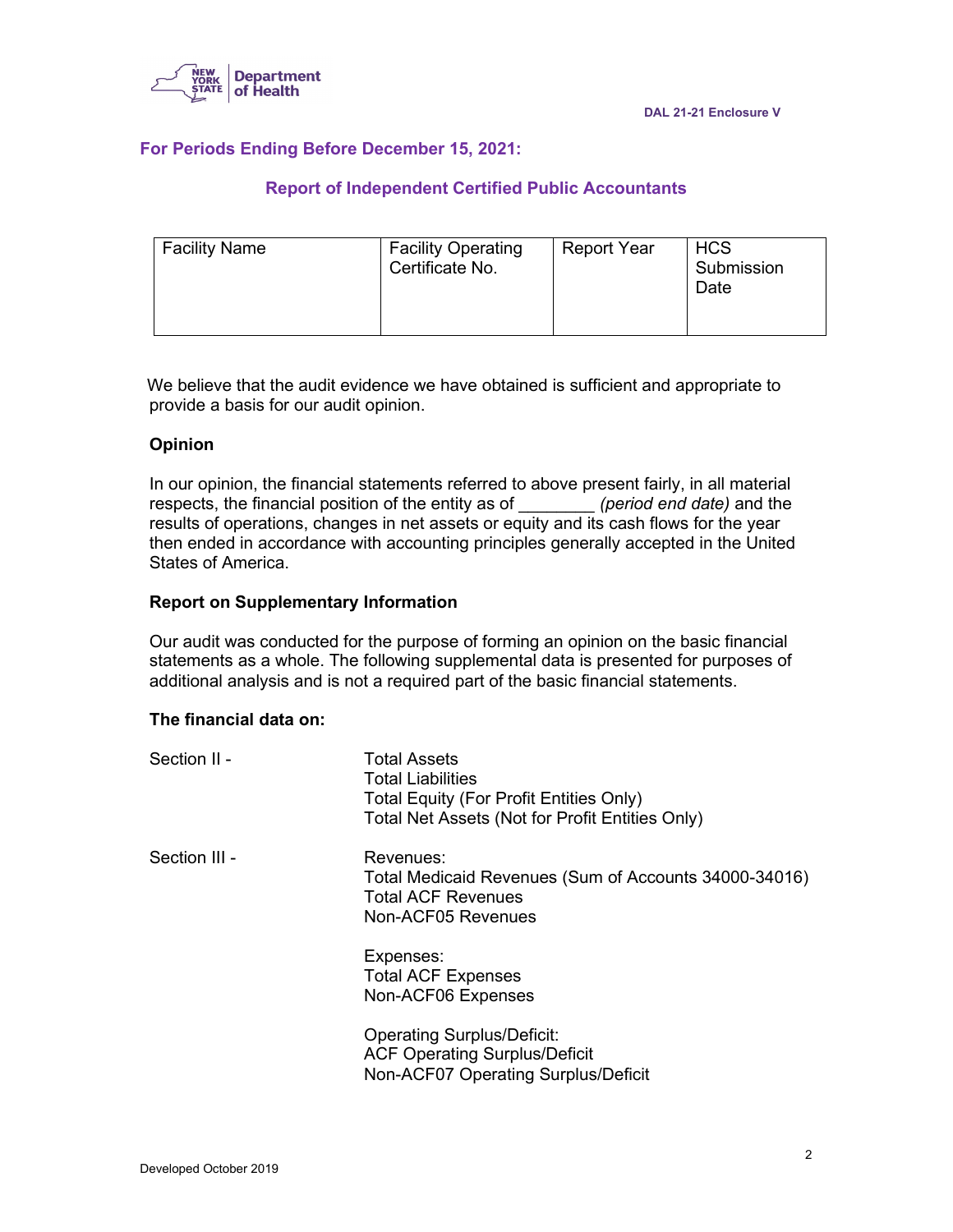

## **Report of Independent Certified Public Accountants**

| <b>Facility Name</b> | <b>Facility Operating</b><br>Certificate No. | <b>Report Year</b> | <b>HCS</b><br>Submission<br>Date |
|----------------------|----------------------------------------------|--------------------|----------------------------------|
|                      |                                              |                    |                                  |

## **The statistical data included on:**

Section I - Facility Licensed Bed Count: Section IV - Resident Care Days:

Such information is the responsibility of management and was derived from and relates directly to the underlying accounting and other records used to prepare the basic financial statements. The information has been subjected to the auditing procedures applied in the audit of the basic financial statements and certain additional procedures, including comparing and reconciling such information directly to the underlying accounting and other records used to prepare the financial statements or to the financial statements themselves, and other additional procedures in accordance with auditing standards generally accepted in the United States of America. In our opinion, the information is fairly stated in all material respects in relation to the basic financial statements as a whole.

The other information included in the accompanying ACF Cost Report, not detailed in the preceding paragraphs, was not subjected to the auditing procedures applied in the audit of the financial statement and, accordingly, we do not express an opinion or provide any assurance on it.

## **Report on Other Legal and Regulatory Requirements**

We have examined the above supplemental data for the year ended *(period end date)*. \_\_\_\_\_\_\_\_\_\_\_'s *(the Facility)* management is responsible for the preparation of the supplemental data in accordance with (or based on) the applicable instructions relating to the preparation of the ACF Cost Report as furnished by the New York State Department of Health for the year ended *\_\_\_\_\_\_\_\_\_\_\_\_\_\_\_(period end)*.Our responsibility is to express an opinion on the supplemental data based upon our examination.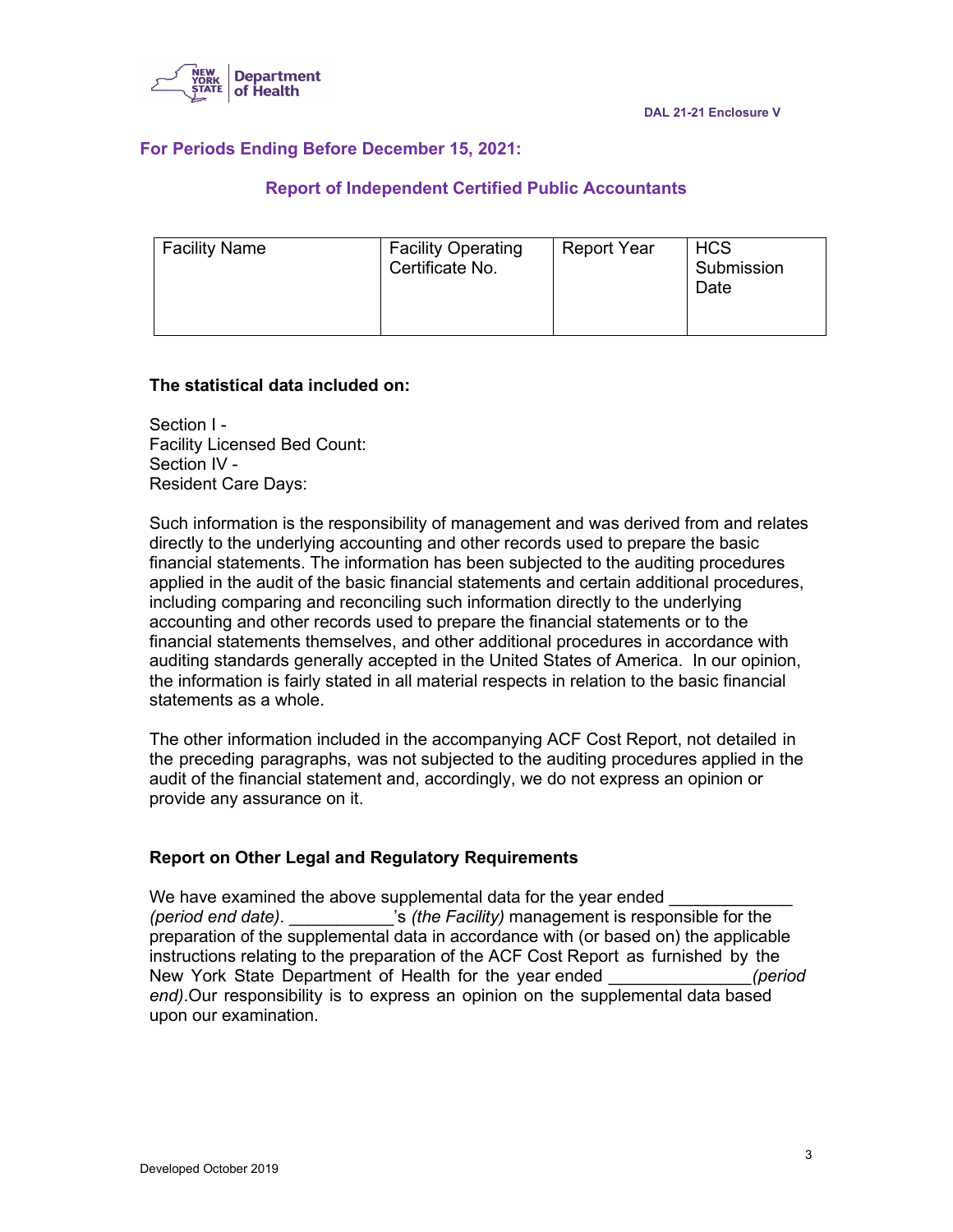

## **Report of Independent Certified Public Accountants**

| <b>Facility Name</b> | <b>Facility Operating</b><br>Certificate No. | <b>Report Year</b> | <b>HCS</b><br>Submission<br>Date |
|----------------------|----------------------------------------------|--------------------|----------------------------------|
|                      |                                              |                    |                                  |

Our examination was conducted in accordance with attestation standards established by the American Institute of Certified Public Accountants. Those standards require that we plan and perform the examination to obtain reasonable assurance about whether the above supplemental data is in accordance with (or based on) the applicable instructions relating to the preparation of the **ACF Cost Report**, in all material respects. An examination involves performing procedures to obtain evidence about the above supplemental data. The nature, timing, and extent of the procedures selected depend on our judgement, including an assessment of the risks of material misstatement of the above supplemental data, whether due to fraud or error. We believe that the evidence we obtained is sufficient and appropriate to provide a reasonable basis for our opinion.

In our opinion, the above supplemental data are presented in accordance with (or based on) / in conformity with the applicable instructions relating to the preparation of the **ACF Cost Report** as furnished by the New York State Department of Health for the year ended \_\_\_\_\_\_\_\_\_\_\_\_\_\_\_, *(period end date)* in all material respects.

This **ACF Cost Report**, including this accountant's opinion, is intended solely for the information and use of the management and ownership of the organization and the Offices and Agencies of the State of New York, and is not intended to be and should not be used by anyone other than these specified parties.

The undersigned hereby certifies this opinion and that we have disclosed any and all material facts known to us, disclosure of which is necessary to make this opinion, the basic financial statements and the supplemental data not misleading.

During the period of this professional engagement, at the time of expressing this opinion and during the period covered by the financial statements, we did not have nor were committed to acquire, any direct financial interest or material indirect financial interest in the ownership or operation of the facility and we were not connected in any way with the ownership, financing or operation of the facility as a director, officer or employee, or in any capacity other than as an independent certified public accountant or independent public accountant.